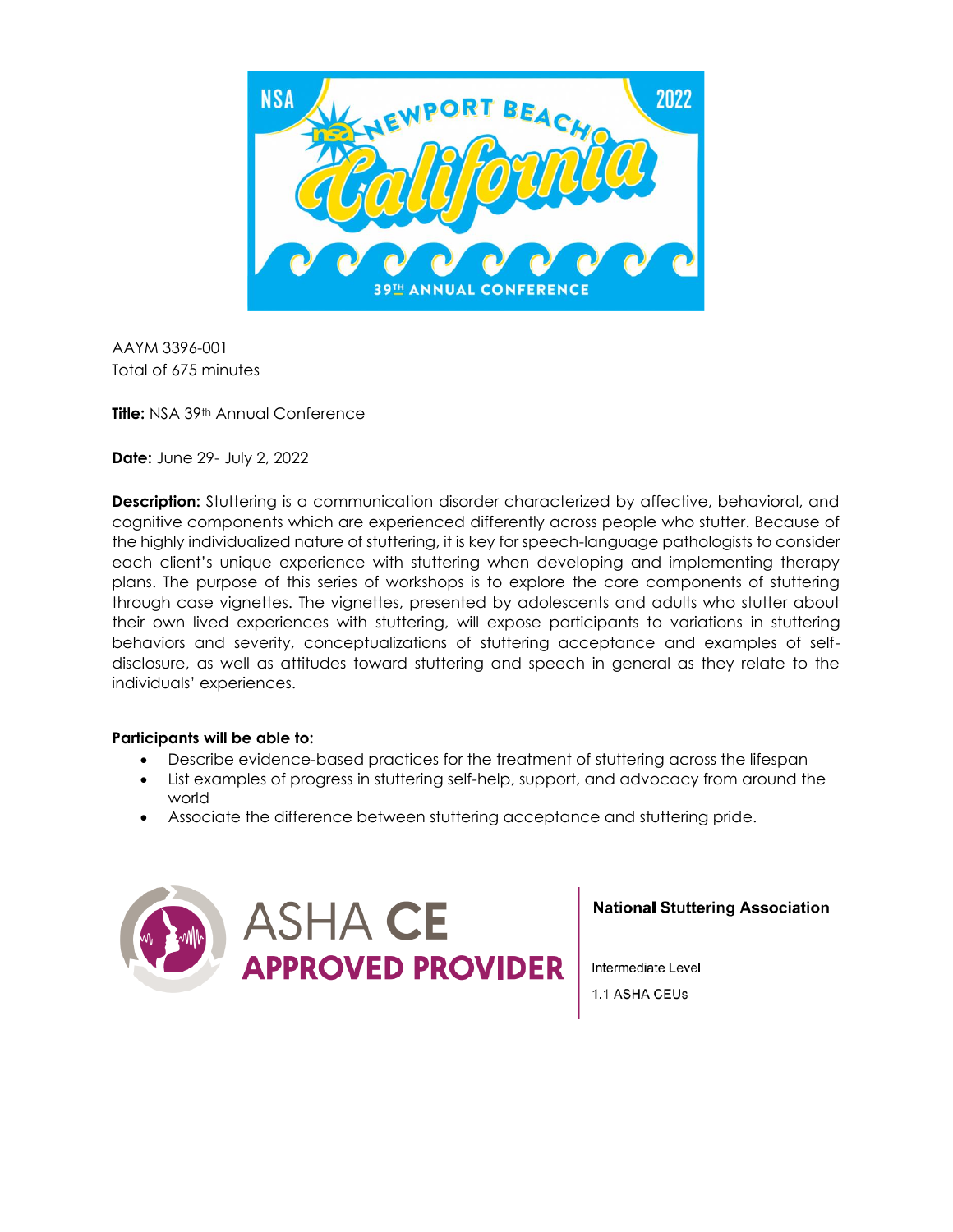## **Time Ordered Agenda**

Total =  $675$ 

## **Wednesday, June 29, 2022**

30 minutes

| <b>START</b> | <b>END</b> | <b>TITLE</b>                        | <b>PRESENTER</b> |
|--------------|------------|-------------------------------------|------------------|
| 3:30PM       | 4:00PM     | Opening/Purpose/Overview of Program | Kristine Short   |

#### **Thursday, June 30, 2022**

255 Minutes

| <b>START</b>       | <b>END</b>         | <b>TITLE</b>                                                      | <b>PRESENTERS</b>                 |
|--------------------|--------------------|-------------------------------------------------------------------|-----------------------------------|
| 9:15<br><b>AM</b>  | 10:30<br><b>AM</b> | Keynote: You're Faking It                                         | Mark Winski                       |
| 11:00<br><b>AM</b> | 12:00<br><b>PM</b> | Covert Stuttering: Deep Cover                                     | Adams/Mertz                       |
| 11:00<br><b>AM</b> | 12:00<br><b>PM</b> | Can you hold space for me too? At home, at school and<br>at work. | Uri Schneider<br>(Panel)          |
| 11:00<br><b>AM</b> | 12:00<br><b>PM</b> | Normalizing Stuttering in the Classroom                           | Loryn McGill                      |
| 1:45<br><b>PM</b>  | 2:45<br><b>PM</b>  | Stuttering on the Page                                            | Adam<br>Gianelli/Derek<br>Daniels |
| 1:45<br><b>PM</b>  | 2:45<br><b>PM</b>  | Pandemic Impact on PWS and SLPs                                   | Tetnowski Panel                   |
| 3:00<br><b>PM</b>  | 4:00<br>PM.        | Happily Stuttering at School                                      | <b>Jill Barton</b>                |
| 3:00<br><b>PM</b>  | 4:00<br><b>PM</b>  | Waiting to Exhale                                                 | Bradberry/Najman                  |
| 3:00<br><b>PM</b>  | 4:00<br>PM.        | Career Exploration for Teens who Stutter                          | John Ontiveros                    |
|                    |                    |                                                                   |                                   |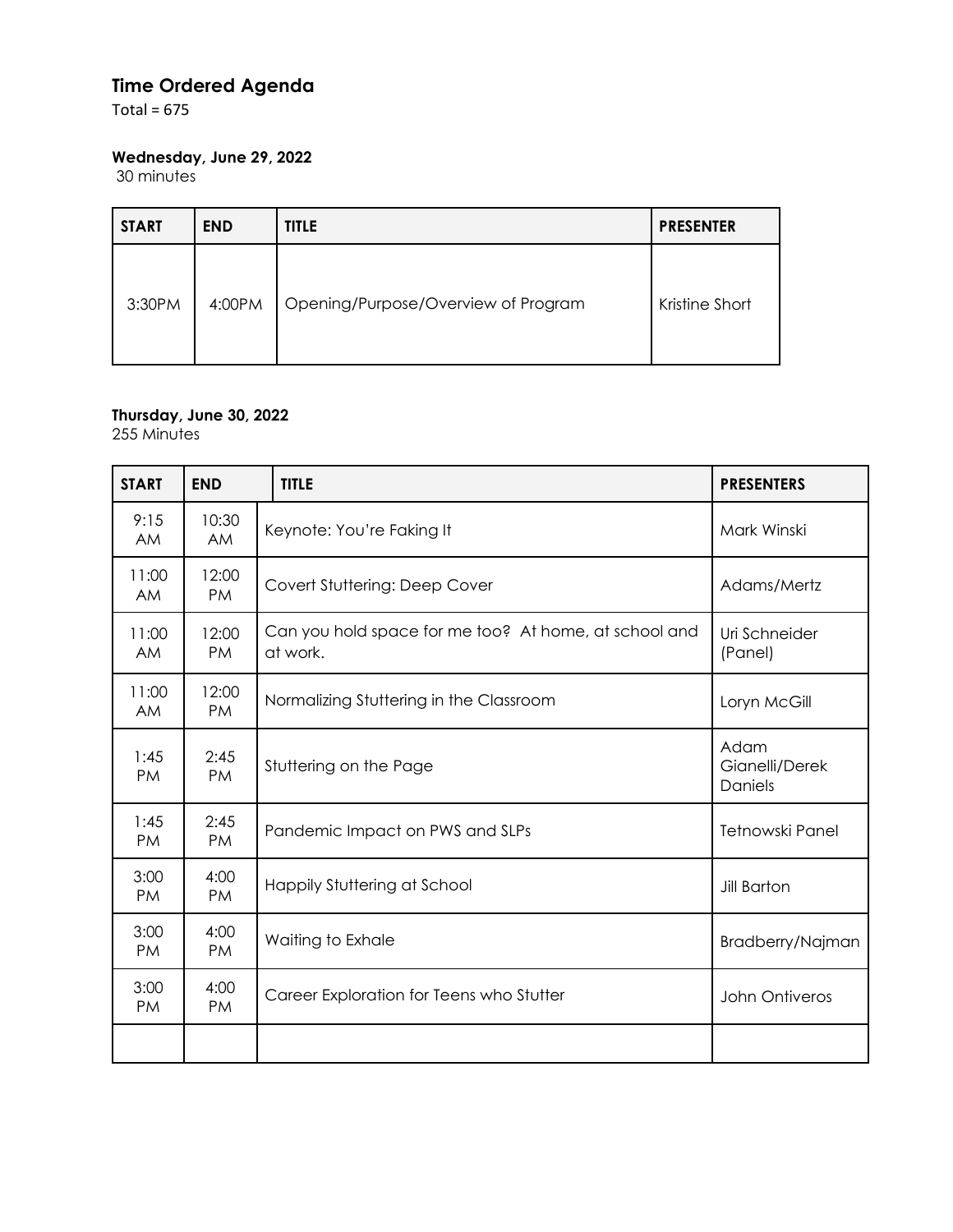# **Friday, July 1, 2022**

240 Minutes

| <b>START</b>       | <b>END</b>         | <b>TITLE</b>                                                              | <b>PRESENTERS</b>         |
|--------------------|--------------------|---------------------------------------------------------------------------|---------------------------|
| 9:30 AM            | 10:30<br><b>AM</b> | Stuttering in the Workplace: A Legal Overview                             | Ilya Filmus               |
| 9:30 AM            | 10:30<br><b>AM</b> | Supporting Communities Within Our Community: A<br><b>BIPOC Think Tank</b> | Angela Medina             |
| 9:30 AM            | 10:30<br><b>AM</b> | How to Practice Self-Acceptance and Self-Advocacy                         | Schneider/Scharf          |
| 9:30 AM            | 10:30<br><b>AM</b> | Parents: How to Help without Hindering                                    | Nora O'Connor             |
| 11:00<br><b>AM</b> | 12:00<br>PM        | Keynote: Morgan Lott                                                      | Morgan Lott               |
| 1:30 PM            | 2:30 PM            | Interviewing for People who Stutter                                       | John Ontiveros            |
| 1:30 PM            | 2:30 PM            | Adults Who Stutter: Where are they?                                       | Max Gattie                |
| 1:30 PM            | 2:30 PM            | Stuttering and Intersectional Stigma                                      | <b>Tiffani Kittistved</b> |
| 1:30 PM            | 2:30 PM            | Stutter Proudly Through Art                                               | Mark Baer                 |
| 3:00 PM            | 4:00 PM            | From Victim to Survivor: The Process of Change                            | Lee Reeves                |
| 3:00 PM            | 4:00 PM            | What Tweens/Teens Should know About Speech<br>Therapy                     | John Tetnowski            |

### **Saturday, July 2, 2022**

150 Minutes

| <b>START</b> | <b>END</b> | <b>TITLE</b>                                        | <b>PRESENTERS</b>    |
|--------------|------------|-----------------------------------------------------|----------------------|
| 9:30 AM      | 10:30 AM   | Care Less about Stuttering One Revolution at a Time | Chuming Cao          |
| 9:30 AM      | 10:30 AM   | Cultivating Care, Connection and Community          | Dominique<br>Kennedy |
| 10:45 AM     | $11:45$ AM | Keeping Track of Stuttering in Daily Life           | Xiofan Lei           |